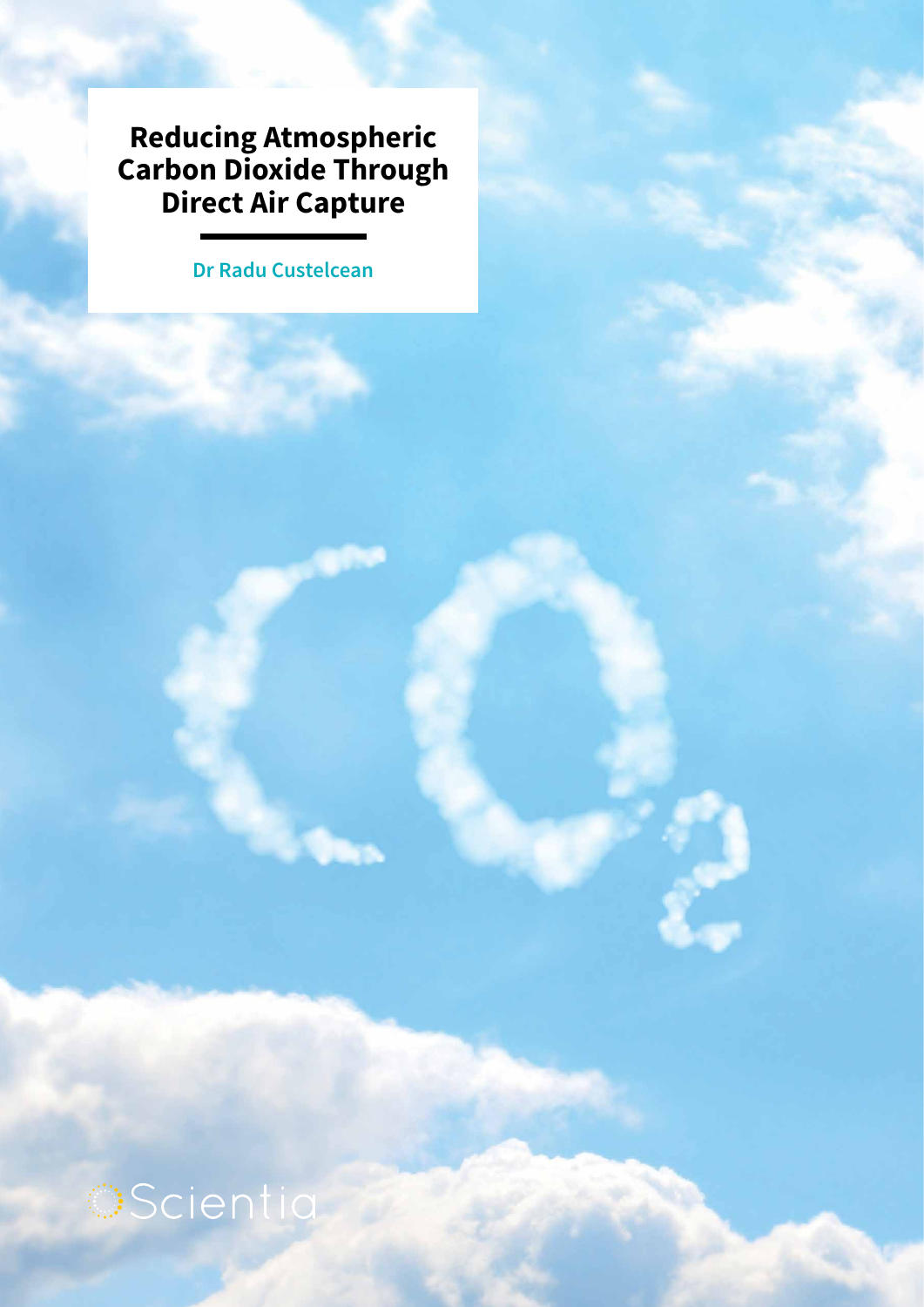# **REDUCING ATMOSPHERIC CARBON DIOXIDE THROUGH DIRECT AIR CAPTURE**

Climate change is mostly the result of elevated carbon dioxide emissions. Over the past two decades, research groups have been searching for new technologies that capture carbon dioxide from the atmosphere as an effective way of reversing climate change. **Dr Radu Custelcean** and his colleagues at the Oak Ridge National Laboratory in the US specialise in this endeavour. The team is developing novel materials and methods that filter carbon dioxide out of the air in an energy-efficient manner.



There is a range of strategies that attempt to address climate change, many of which are focused on reducing our carbon dioxide emissions. Another promising approach is known as the 'direct air capture' method, for removing carbon dioxide from the atmosphere. In this process, air is filtered through a solution or solid matrix, referred to as the 'sorbent', to absorb or 'capture' carbon dioxide. The filtered air is then returned to the atmosphere.

Direct air capture methods have the potential to remove over 10 billion tonnes of carbon dioxide per year. Currently, however, the technology is still considered to be underdeveloped. Dr Radu Custelcean and his team at Oak Ridge National Laboratory in the US have been researching new direct air capture methods that could provide a simple, energy-efficient and environmentally friendly technology for atmospheric carbon dioxide removal.

Once captured, carbon dioxide presents several potential options. It can be transported through pipelines before

being either injected underground, or supplied to industries that use it. As such, it's important for Dr Custelcean's team to develop sorbents that not only capture carbon dioxide efficiently, but also release it in a controlled, energyefficient and sustainable way.

There are plenty of challenges for Dr Custelcean and his team. A sorbent that can strongly bind to carbon dioxide is advantageous for the absorption stage of the process, but much less so for the release stage. Additionally, although atmospheric carbon dioxide levels have risen substantially over the past few decades, its overall concentration is still very low, at about 0.04%, thereby requiring very large volumes of air to be handled. Furthermore, other gas molecules, including water and nitrogen, can also become absorbed as air is passed through the sorbent. Therefore, the ideal sorbent would need to be able to selectively separate low concentrations of carbon dioxide while letting other gases pass through, and then release carbon dioxide with a low energy input when needed.



# **Trapping and Releasing Carbon Dioxide**

One class of sorbents that has been previously explored is an 'inorganic alkaline' solution of sodium hydroxide and calcium hydroxide in water. The overall procedure involves two connected cycles. During the first 'absorption' cycle, carbon dioxide reacts with the solution and produces dissolved sodium carbonate. During the second 'regeneration' cycle, calcium hydroxide then reacts with sodium carbonate to produce solid calcium carbonate while regenerating sodium hydroxide. Since calcium carbonate is solid, it can be filtered from the sorbent. It can then be heated to release carbon dioxide and regenerate calcium oxide, which when mixed with water, regenerates calcium hydroxide. The sorbents are thus recycled and the capture, regeneration, and release steps are repeated.

Inorganic alkaline solutions are known to quickly react with carbon dioxide, despite its low concentration in air. However, these solutions can be corrosive, and the temperatures (around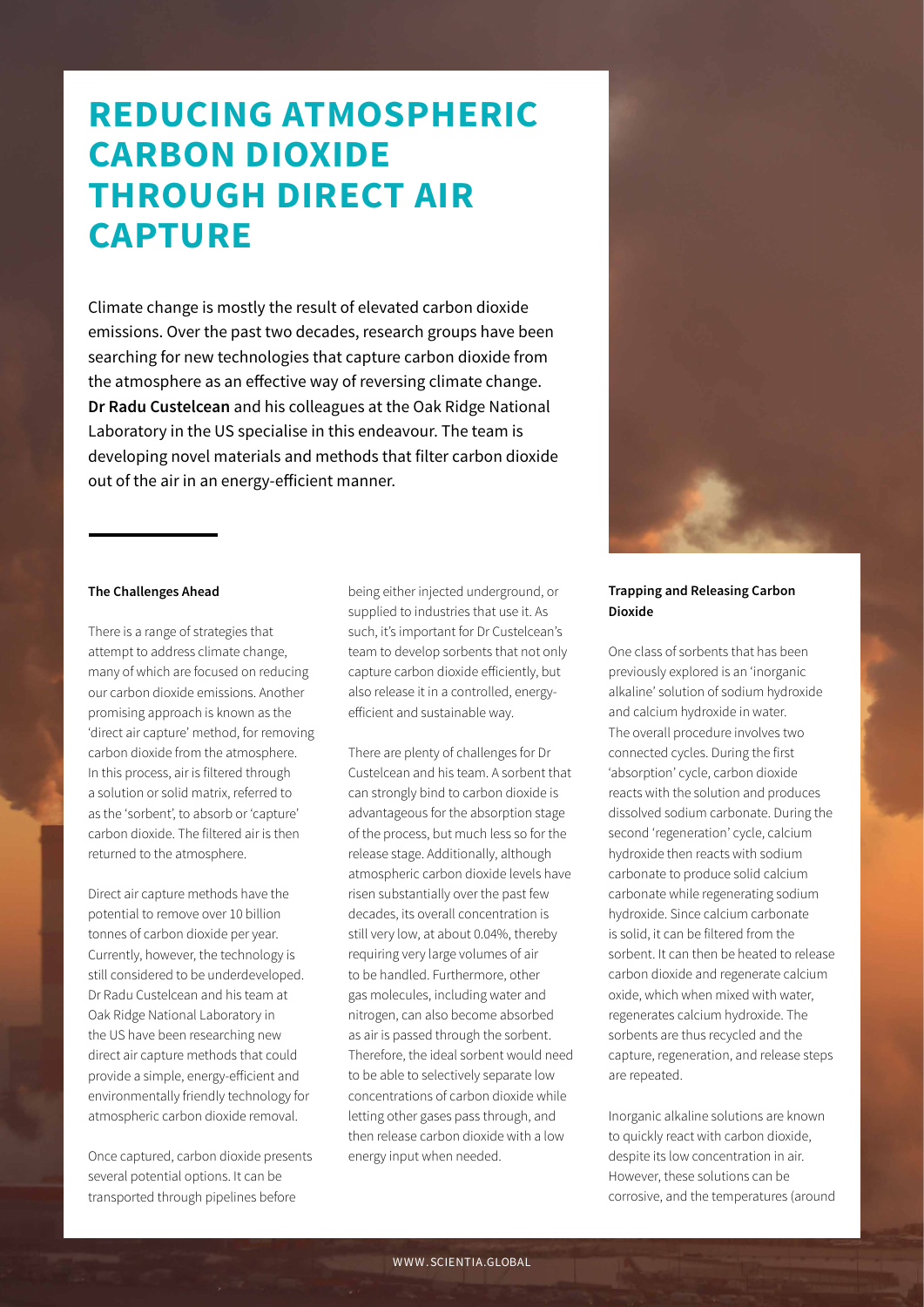

900°C) and energy demands needed to heat calcium carbonate to release carbon dioxide are quite high.

Alternatives to inorganic alkali sorbents are organic, aminecontaining sorbents. Amines are nitrogen-containing organic compounds, which produce an alkaline solution when dissolved in water. There are, however, disadvantages to using amines. They are volatile, toxic compounds, and eventually evaporate to the atmosphere over time. There have been efforts to bind amines to solid frameworks to prevent them from evaporating, but these solid-supported amine sorbents are slow to absorb carbon dioxide and found to degrade in air over time.

Dr Custelcean's team recently discovered a class of organic sorbents known as 'bis(iminoguanidines)', abbreviated as BIGs, which partly resemble amines in structure, and dissolve in water to produce an alkaline solution. The alkaline solution of BIG can react with carbon dioxide and form an insoluble carbonate salt. The solid salt, when filtered from the sorbent, can be heated at relatively low temperatures (around 100°C) to release carbon dioxide and regenerate the BIG sorbent. Unfortunately, the carbon dioxide capacity and rate at which it is absorbed is low; therefore, modifications are needed to increase the amount of carbon dioxide captured and speed up carbon dioxide absorption.

### **Amino Acids as Sorbents**

Dr Custelcean's team considered the two-cycle approach and decided to investigate the pairing of 'amino acids' with BIG compounds as the sorbent mixture, analogous to the sodium hydroxide and calcium hydroxide mixture. That is, amino acids are involved in the absorption cycle and BIG compounds are involved in the regeneration cycle. Amino acids are the building blocks of proteins and therefore have a much lower toxicity than inorganic alkalis. They are also far less volatile than amines.



In a study published in 2018, Dr Custelcean's team found that the reaction between atmospheric carbon dioxide and aqueous amino acid solutions was very fast, on par with that between carbon dioxide and sodium hydroxide or amines. The resultant carbonate ions could then be crystallised using a BIG derivative, called PyBIG, at room temperature. Encouragingly, the team found that the PyBIG-carbonate salt, when heated to 120°C for 30 minutes, released most of the carbon dioxide and was converted back to PyBIG in near quantitative yield. This result demonstrates that sorbent regeneration could be achieved at temperatures much lower than those needed when using inorganic alkalis, with negligible loss of material.

The group then heated a sample of the PyBIG-carbonate salt in air for one week, equivalent to 336 30-minute heating cycles, to test the chemical stability of the PyBIG sorbent. They then added the regenerated PyBIG sample to an amino acid-carbonate mixture to detect whether prolonged heating or usage would affect the carbon dioxide capture efficiency. The group's results indicated only a very small difference compared to freshly prepared PyBIG, demonstrating that the sorbent would have a long life-cycle.

Heating methods that avoid the use of energy sources that emit carbon dioxide are an important consideration in direct air capture technologies. As part of their PyBIG study, Dr Custelcean's team demonstrated the use of concentrated solar power as a source of sustainable energy to heat the PyBIGcarbonate salt and release nearly all of the captured carbon dioxide.

### **Other Derivatives of BIG**

Following the successful proof-of-concept studies with amino acids and PyBIG, Dr Custelcean's team then looked to further their investigation by exploring other derivatives of BIG that are cheaper and more effective than PyBIG. Their next target was a derivative referred to as BBIG. Structurally similar to PyBIG, BBIG has a single nitrogen atom replaced with a pair of carbon and hydrogen atoms. This minor structural modification means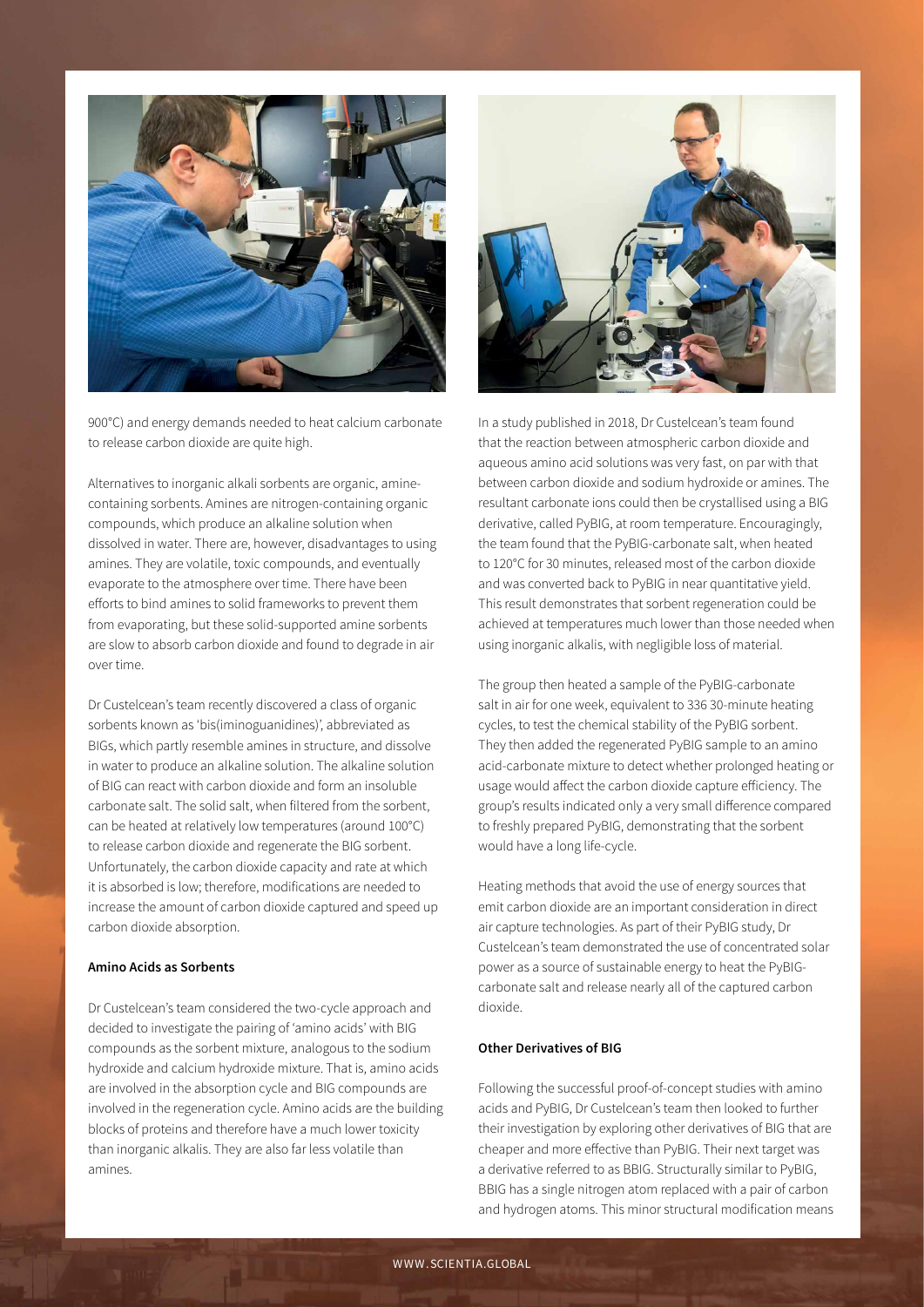

that BBIG is much cheaper to prepare compared to PyBIG. However, a downside is that the BBIG-carbonate solid formed is less crystalline and more sludge-like, making filtration more difficult. This observation is important to note particularly as the methodology could eventually be scaled up from a laboratory gram-scale to an industrial tonne-scale. On the other hand, the heating conditions required to release carbon dioxide from BBIG-carbonate are very similar to those involved in the PyBIG study.

In another investigation, Dr Custelcean's team explored the carbon dioxide capture abilities of GBIG, one of the simplest and oldest BIG derivatives, first reported by German scientists at the end of the 19th century. While the team found that GBIG was quite an effective and energy-efficient sorbent for carbon dioxide capture from more concentrated streams, such as the flue gas emitted from coal-burning power plants, it was not very efficient at direct air capture. Unlike PyBIG and BBIG, GBIG formed less stable crystals with carbon dioxide. While the lower crystal stability led to a smaller regeneration energy, it also reduced the direct air capture efficiency of GBIG.

These findings contribute to the overall understanding of the structural and thermodynamic factors that determine the suitability of a sorbent for direct air capture. Based on this fundamental understanding, very recently Dr Custelcean's team demonstrated that when combined with small peptides, GBIG led to an effective direct air capture process with significantly lower energy requirements compared to state-of-the-art technologies.

### **Correlating Structure with Direct Air Capture Function**

Following Dr Custelcean's GBIG publication, the team then focused on the development of new BIG sorbents with

improved direct air capture performance, by incorporating one or two 'methyl' groups into GBIG (they use the label 'methyl-GBIG' to refer to these new compounds). A methyl group is composed of one carbon atom and three hydrogen atoms.

In most cases, a methyl group is thought to repel water and make the given molecule less water-soluble. Surprisingly, the team found that methyl-GBIG was much more soluble in water than GBIG, leading to the expectation of a significant increase in the carbon dioxide capture efficiency. Solid precipitates generally form when dissolved molecules cluster together and start resembling a pure solid. Based on X-ray and neutron diffraction measurements, Dr Custelcean's team reasoned that the methyl groups prevented the methyl-GBIG molecules from self-assembling in solution and packing efficiently in the crystals.

On the other hand, Dr Custelcean's experimental and computational analyses of the carbonate salts of methyl-GBIG derivatives showed that, unlike GBIG, the methyl-GBIG derivatives form stable carbonate crystals that are relatively insoluble in water. Thus methyl-GBIG derivatives, like PyBIG, are suitable as direct air capture sorbents. Their thermodynamic properties, such as temperatures and energies of regeneration, are very similar to those of the PyBIG prototype.

Moving forward, Dr Custelcean's team is interested in scaling-up these direct air capture systems, optimising their performance, and testing them over multiple capture-release cycles, with the ultimate goal of developing an energy-efficient, sustainable direct air capture technology that can help address climate change. Towards this goal, Dr Custelcean seeks to team up with industrial partners and attract capital investments for moving this promising scientific discovery from the laboratory bench to the real world.